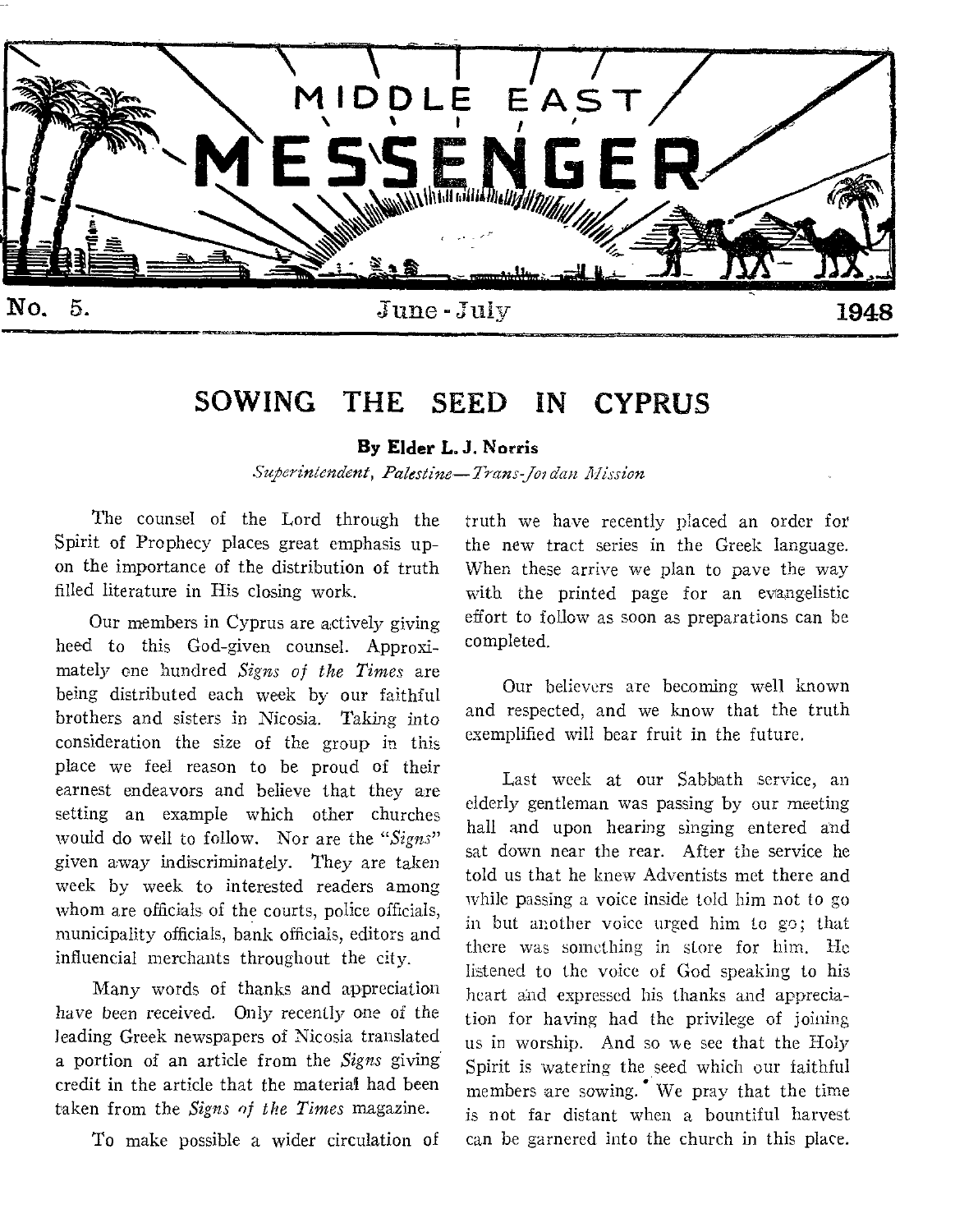# "SUCH AS I HAVE ...."\*

*Scripture Lesson :* 

#### By Elder G. M. Krick

Acts 3 .1-8. The story of the healing of the lame man.

Text :

The words of Peter, "Silver and gold have I none, but such as I have I give thee : In the name of Jesus Christ of Nazareth rise up and walk." v. 6.

In many ways the lame man is like the world about us. He was suffering from a physical infirmity, which dwarfed all of his mental, moral, and spiritual powers. His only hope of gaining a livelihood was begging from others. The people of the world around us are also in great need. There is physical suffering caused by war, sickness, and disease. But this is not the greatest suffering. The world is suffering from sin, in fact it is lying in the grasp of the evil one. (I John 5:19 Moffatt). The world's greatest need is a spiritual one, and it is looking for the answer. Like Peter and John we have an opportunity to impart from the possession which we have.

Peter and John were unable to give the poor beggar silver or gold, for they had none, but they gave from what they did have which was of much greater benefit to him. Peter had a knowledge of Jesus and faith in His miracle working power. He had already, under the command of Jesus, healed the sick, cleansed the lepers, and cast out devils. (Matt. 10). Tesus had counseled the disciples, "Freely ye have received, freely give.' So Peter was ever looking for an opportunity to impart from his treasure and bring  $a_i$  blessing. He found this opportunity in this poor lame man.

As graduates you too have partaken of this same treasure within the walls of this institution. You are also able to cause men to rise up and walk through the name of Jesus Christ. Like Peter you may stretch forth your hand and lift up men and women who are unable to stand alone and strengthen them so that they will be able to walk in newness of life.

The lame man "leaping up stood, and walked and entered with them into the temple. walking, and leaping, and praising God." v. 8. The joy that came to this man is inexpressible. The only way he could express his feelings was by leaping in the air and crying, "Praise God" over and over again. He was supremely happy. He then accompanied Peter and John into the temple to worship.

I appeal to you, the graduating classes of 1948 to give to others freely from what you have gained at this institution.

I appeal to you to ever look for opportunities to impart blessings to others, especially to bring them into contact and fellowship with Jesus Christ, the source of every blessing.

In doing this you not only will bring joy to others, but your own joy will be increased to overflowing. You will find that people will be anxious to go with you into the temple of the Lord to worship. You will be doing the greatest work that there is winning souls to Christ.

<sup>\*</sup> Summary of Consecration Address delivered at the Commencement Exercises of Middle East College, 1948.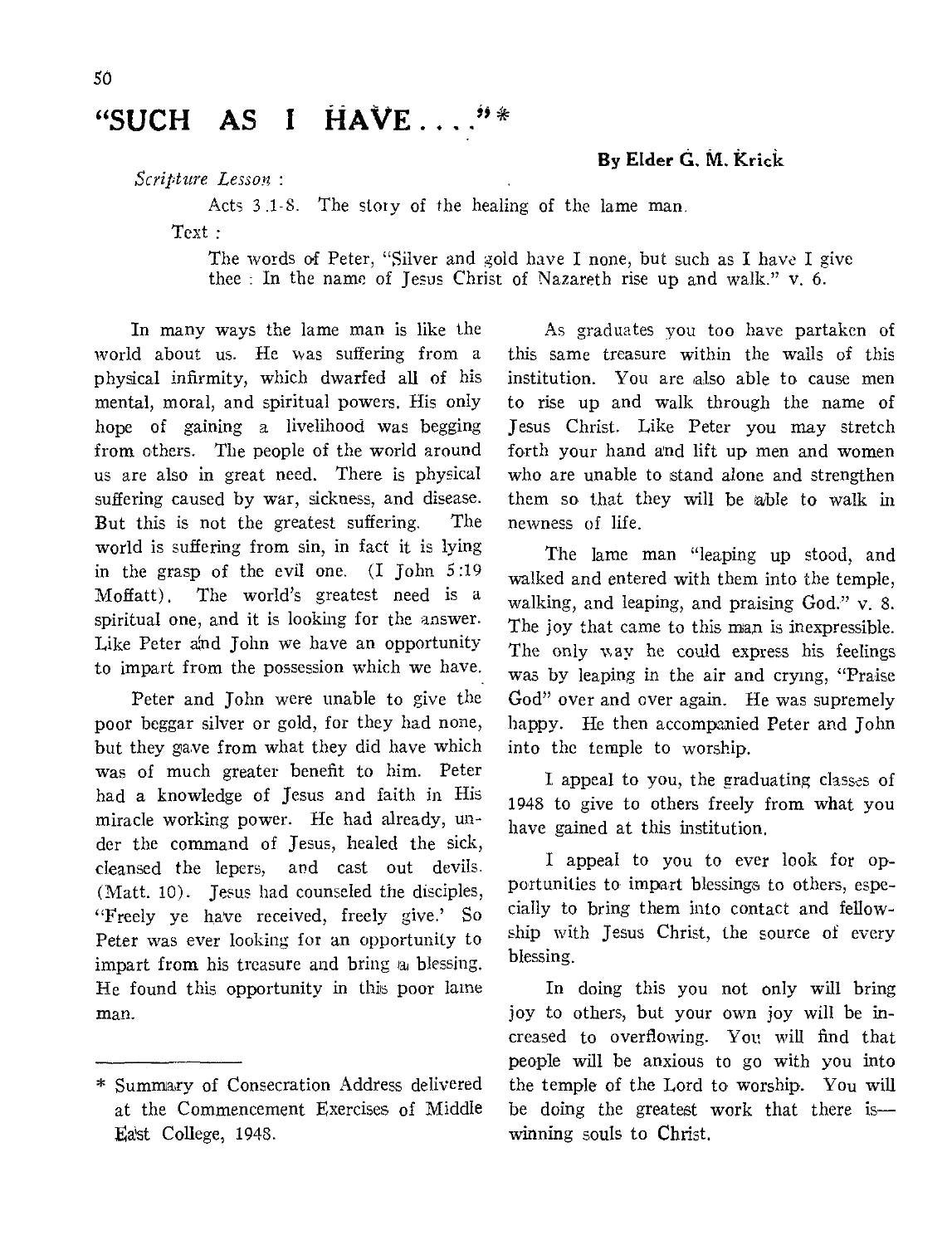

# **EDITORIAL**



#### MAINTAINING OUR OBJECTIVES

Elder W. G. Turner, President of the Australian Union Conference, tells a pointed story in the June 28 issue of the *Australian Record.* It reads as follows :

"A dog named Tray was observed one day in pursuit of a big black bear. When the distance between the dog and the object of the chase had been materially lessened, a wolf cut across the dog's path. At once Tray forgot the bear, and forthwith started after the wolf. He had nearly reached his quarry when the noise made in his lace of death started a fox from its lair andTray, seeing the fox forgot the wolf and went panting madly after this streak of red as it sought refuge in some nearby timber. Ere he caught the fox, however, a rabbit was frightened from a nearby pile of brush. Tray at once commenced to chase the rabbit. As he approached the fleeing bunny a wood-mouse ran across the line of flight and Tray, again diverted from the object of his pursuit, followed the mouse. He almost had this tiny animal when it ran into a small hole, leaving Tray barking madly at ahole in the ground."

Elder Turner passes the comment that Tray had started after something big, but he finished up at a mouse hole, and asks the question whether we have been likewise sidetracked. It is a question that we do well to consider both individually and as an organization.

There can be no doubt about our supreme objective; there can be only one aim and that is to take the everlasting gospel to the people of the Middle East. We must preach to warn the many millions within our territory and to prepare a people to meet their God.

We do this work in various ways : through our schools, our medical institutions, our literature, the Voice of Prophecy, a consecrated ministry working in villages and towns and wherever interest is aroused. Our departmental activities, our building programs and campaigns, our camp-meetings and annual committee meetings and all the travelling that these activities entail are part of the machinery that is essential to organization and progress. They must all be imbued with the spirit of our prime objective or they will be worse than useless. Even *Middle East Messenger* must contribute its part to the achieving of our purpose or it must cease to exist.

It is only too easy to be lost in a maze of detail, not to see the wood for trees. Paul found it necessary to keep his eyes on the goal, "looking unto Jesus", "forgetting those things which are behind", "pressing on to those things which are before". Even Jesus endured many things "for the joy that was set before him". When Nehemiah was building the wail of Jerusalem he refused to be called away from his work because he was too busy achieving his main purposes. At this time in the world's history, as individuals and as an organization, we too cannot afford to be side-tracked; we must maintain our prime objectives.

#### &&&&&&&&&&&&&&&&&&&

*A big man is usually a little man who makes use of an opportunity.* 

*IR./a* a/a era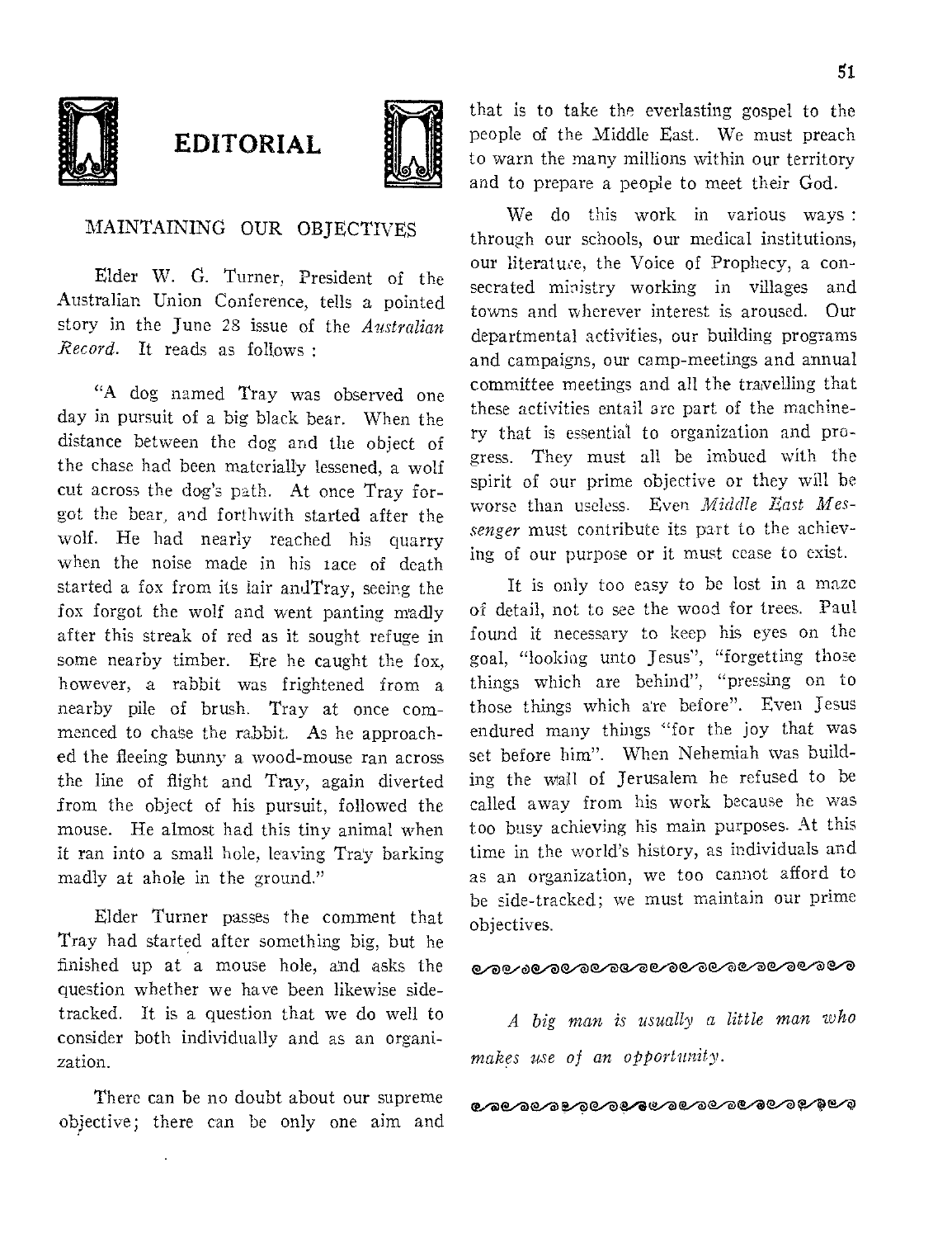# **TEHRAN SUMMER MEETINGS**

#### **June 18-27**

The annual summer meetings of the Iran Mission were held this year in the Mission compound on Pahlavi Avenue, Tehran, June 18-27. They proved a source of blessing to all. Brother Kenneth Oster reports of these meetings as follows :

"Having removed the worries of another week, and the dust from a dozen roads, mind and body were prepared for the feast of spiritual things our Mission superintendent, Elder C. C. Crider, and his associates had prepared for those who had gathered from the eight or more church groups throughout the Iran Mission. The setting was beautiful, the lawn, flowers, and trees, giving evidence of a gardener's faithful care.

#### Opening Meeting

In the opening meeting Brother Crider extended a warm welcome to all and, basing his remarks on the well known fact of the nearness of the end and the all too short a time in which to finish a tremendous task lying ahead of us, urged a deeper consecration for the accomplishment of this task."

## Devotional Hours

Every morning of the summer meetings there was a devotional hour from 7-8. Brother Oster continues his report : "In the Devotional Hour Sabbath morning we received a new vision of the position and work of our Lord. Few there were indeed who attended this morning worship period who did not continue to benefit from Elder G. Keough's thought-provoking studies on the *Book of*  *Revelation.* The book is truly a, 'revelation of Jesus Christ', the 'Son of God' who 'walks among the churches' in every generation, administering to the needs of the flock, whose true greatness lies in the fact that he came not to be ministered unto, but to minister, as indicated by his girdle, the symbol of service."

"Sunday morning the Judgment was brought to our view as the message of Revelation 4 and 5. Elder Keough assured us that God's mighty will still directs affairs in this world. We should never become disquieted if wars or famines or hardships of a national or personal nature should exist. Revelation 12 and Galatians 3:27 were combined to impress us with the importance of our spiritual condition at all times. The *crisis* of the present day, the revival of the Papacy, the strong forces working together to unite all Christendom, and the ideological war that is raging now, all indicate that our work is almost done, and that the culmination of the prophecy of Revelation 13 is at hand.

To wind up the studies on Revelation Elder Keough mentioned the great deception of the last days when Satan will impersonate Christ and draw many after him. In the last Devotional Hour Elder Keough spoke on Daniel 11. We had all been so intensely interested in the subject of these devotional studies during the week, that as this last hour came to a close we wished that we had as many weeks to study *Revelation* as we had days."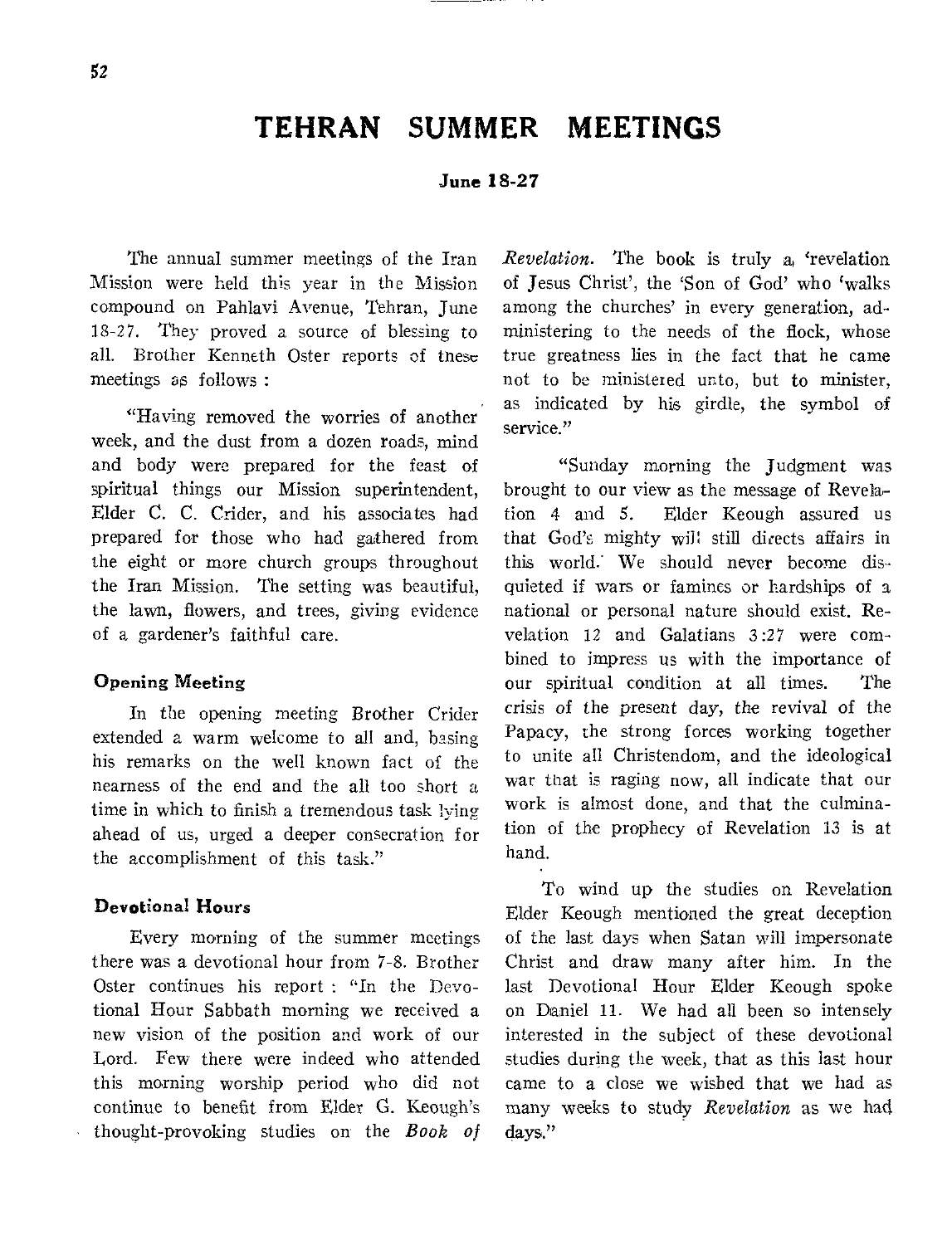## inspirational Sermons

"The eleven o'clock services were all inspirational. The challenge of an unfinished work in the Middle East was forcefully brought to our attention by Eider G. Arthur Keough. Elder Boynton asked the question : `Are we going to be in the same spiritual condition next Sabbath as we were last Sabbath?' The fact that we cannot have eternal life by choosing the tinsel of this world was well illustrated by a piece of gold coloured paper which was shiny and bright, but *of no* more value than a scrap of *paper,*  yet nine times out of ten people naturally choose the flashy piece. 'In the choice we make', he said, 'lies our future.' Elder Kubrock took Prov. 4:23 as his text. 'Keeping the heart is like growing a garden free of weeds', he said. 'The Rose of Sharon or the Lily of the Valley will not grow in a heart full of weeds.' On Wednesday morning the subject, The Return of the Jews, drew many questions from the audience. On Thursday morning Elder Branson advised us to do as Philip did in the city of Samaria—he went down and preached Christ to them (Acts 8:5). Dr. Hargreaves advised us to keep not only the first part of the law, but also the second our duty toward man We are not to be as the preacher who turned a beggar away from his door, only to find that the *same man* was the Prime Minister whom he approached with the gospel the next day."

#### Departmental Hours

The afternoons were taken up with a clinic and lecture period in which Dr. Arzoo took the lead. Mrs. *Crider gave a number*  of lectures on a couple of days to deal on problems relating to women. There was also the Departmental Hour from 5-6, in which the problems and policies of the Missionary Volunteer, Sabbath School, and Educational Departments were discussed. Special reports were given by Brother Robert Hasso and Elder P. Boynton on the Mosul and Iran Training Schools. On Sabbath afternoon there was a special inevestiture service in which six Master Comrades were invested as well as members from the other classes.

#### *Evangelistic Meetings*

Every evening there was an evangelistic meeting. Brother Oster reports : "Many visitors were present at the evening evangelistic meetings. Elder Beitzakhar pointed out how there were two forces continually at work in the material world as well as in the spiritual. He appealed to those present to allow God to control their lives. Brother Salakian made his appeal that we be saved before it is too late. Brother Oster spoke of the privilege of being members of the Remnant church. Brother Sangarloo exalted Christ, the Lamb of God." Other meetings were taken by Elder Branson, and Elders George and Arthur Keough. These meetings were such a success. that it was decided to continue them under local leadership.

#### Sabbath School

The two sabbaths of the summer meetings were naturally high days. Sabbath school was conducted by local leadership under the guidance of the Union Sabbath School Secretary. On the first Sabbath Brother Oster gave a missionary talk based on an account of his recent trip to Afghanistan. The Sabbath School lesson was taught on the first Sabbath by Brother Gasparian, and on the second by Dr. Hargreaves. *The offering was* taken up by the three groups in Tehran, Russian, Parsee, and Armenian. On the second sabbath it was a privilege to be present at the ordination of Brother Haik Salakian to the gospel ministry. In the afternoon eleven were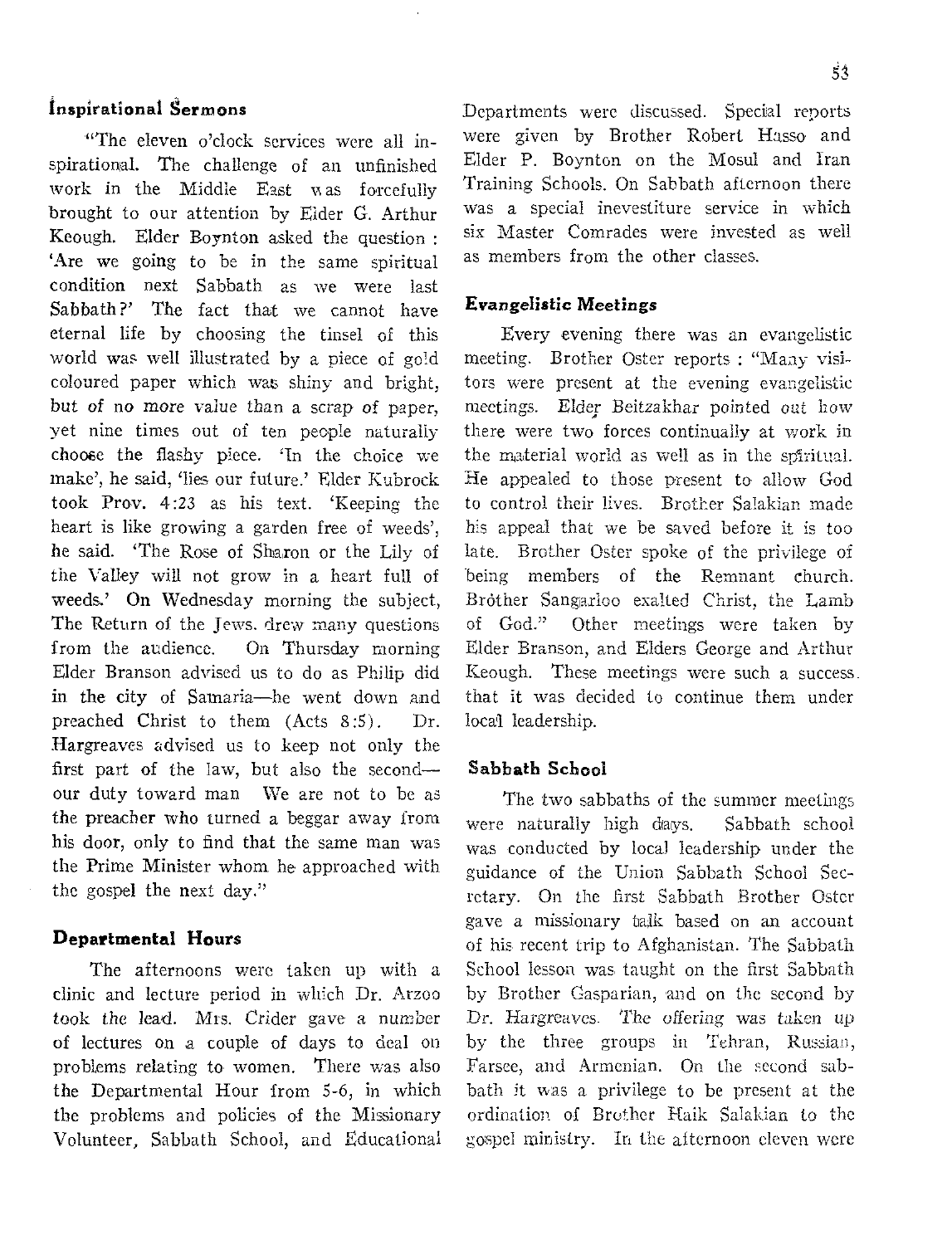

WORKERS AT TEHRAN CAMP MEETING

## **Workers' Meetings**

The Devotional Hour was followed on week days with a nine o'clock Workers' Meeting. "The people we work for," said Elder Keough, "must be able to pattern their lives after ours." Brother Oster writes : "We were glad that by Tuesday Elder E. L. Branson could be with us. He chose as his text Galations 6:2, "Bear ye one another's burdens," and truly how needful we are of a message like that. Let us earnestly play that our consecration to work together, press together, in unity, courage, cheerfulness, hope, and confidence may long outlast the days of the summer meetings.

Wednesday morning our veteran missionary gave us valuable instruction in regard to the important matter with which we have to

do, namely the method we should use to bring the Third Angel's Message to the attention of the Moslems, specifically treating the subjects of the Unity of God and the Trinity.

Elder Branson took charge of the next session, using as his text Hebrews 5:8. Our condition on earth does not necessarily indicate what our condition will be in the next, but one thing is certain, obedience is necessary and that is learned through suffering.

#### **Voice of Prophecy**

On Friday the work of the Voice of Prophecy was presented to us by its Director in the Union. We were glad to hear that four hundred have registered. It was strongly recommended that this same type of work be done for Farsee speaking people."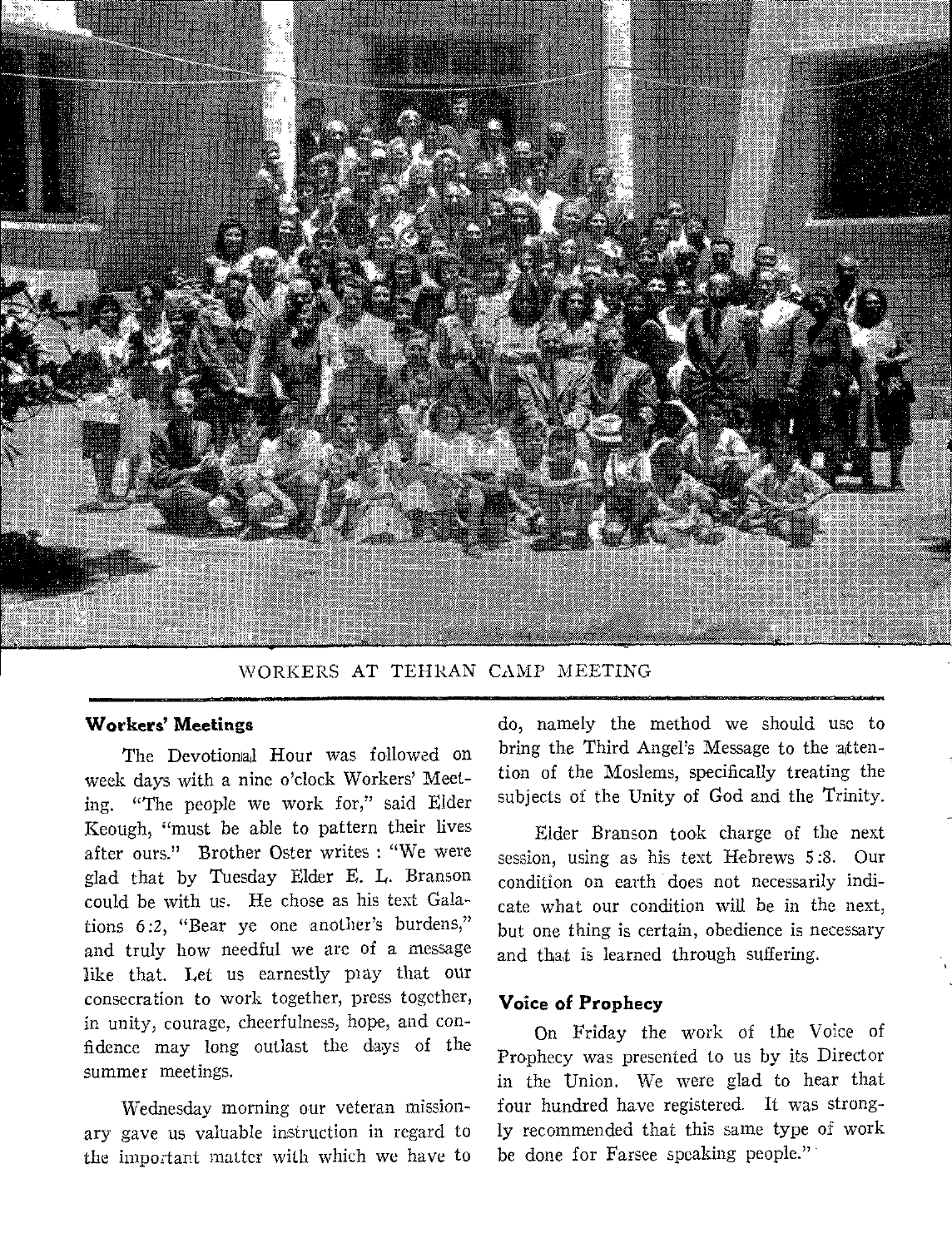baptized representing converts from four different faiths.

#### *Ministry* **of Song**

The success of the meetings was due to God's blessing and the consecration of everyone **present.** As important as the ministry of the **word was** the ministry of song in

which Elder Kubrock led out. The programmes were carried on from day to day with a quiet efficiency **which indicated a spirit**  of co-operation and **service. And so as**  Brother Oster concludes **"Thus it was as we**  returned to our respective places **of labour**  that we felt it had been **good to be there,"** 

*Many of you will remember the recent visit of Elder F. D. Nichol, Editor of the* **Review** and Herald. You *may have had the privilege of reading his most interesting accounts of his visits all through Europe, the Middle East countries and Ethiopia. He has now gathered these together in printed book form, titled,*  fl **Letters From** Far **Lands.** *No doubt many will want to get a copy of this new book and we will be glad to pass your orders on to the* Review and Herald El Publishing **Association** *for them.*  Turn your order in to your Mission Superintendent.

1.:417=c2 FF. 3 FEZiEE3 **EMBEE3 • k:4Ea3MMFR EalE3Ea EE3** 



**The registrar of Atlantic Union College are both doing above average work. They reports : "Ghanem Majeed** and Khalil **Yared**  *are* fine **boys !"** 

LB

w

m.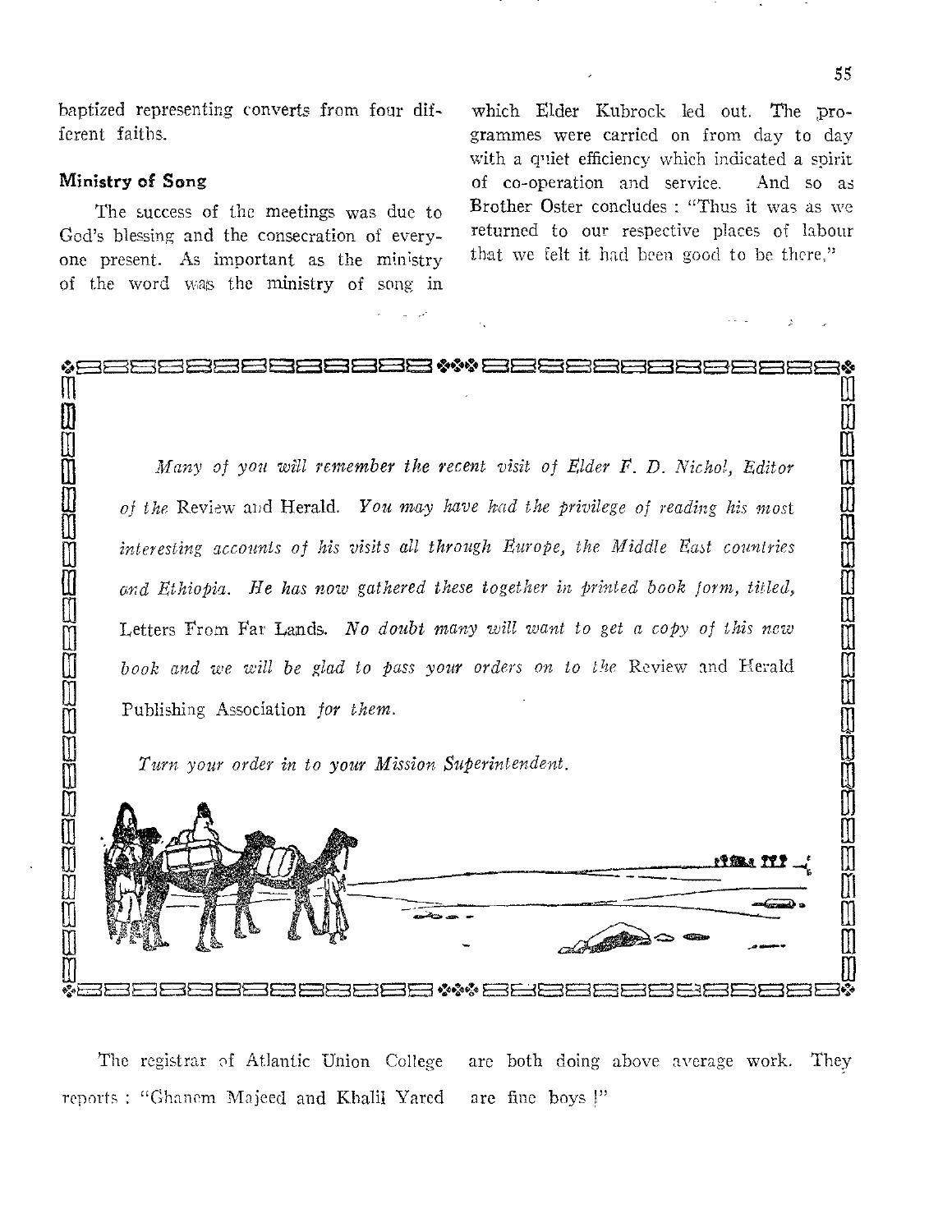

# **IRAN TRAINING SCHOOL**

**Principal : PAUL BOYNTON** 

## OUR SCHOOL

#### By Luba Beitzakhar

Now that spring has clothed all nature in the new and most beautiful dress of green, Pahlevi Avenue looks its best. North against the mountains where this street begins can be seen a beautiful mountain with a white cap of snow. This street passes through the city clear to the southern end on the other side, and at the end is the railway station. It is so straight that if you stand at one end you can see to the other end. It is one of the most beautiful streets in Teheran. On each side of it are rows of trees that have been planted, and between them a brook of water flows continually. The trees are so high that the huge limbs reach out over the street and form a long beautiful archway.

It is at the northern end of this street that you will see a large wide open iron gate. This gate is open to receive the group of students that hurry to it each morning. Most of the students live far away from this gate but they strive to be on time each morning. Do you wonder why ? Well, it is because here is the Iran Training School and the Christian education that they so much desire.

The students of Iran Training School after becoming acquainted with the Christian education, have decided to join the aim of all the Adventist young people; that is to educate themselves in schools like this to be ready to spread this wonderful third angel's message to all the world in this generation.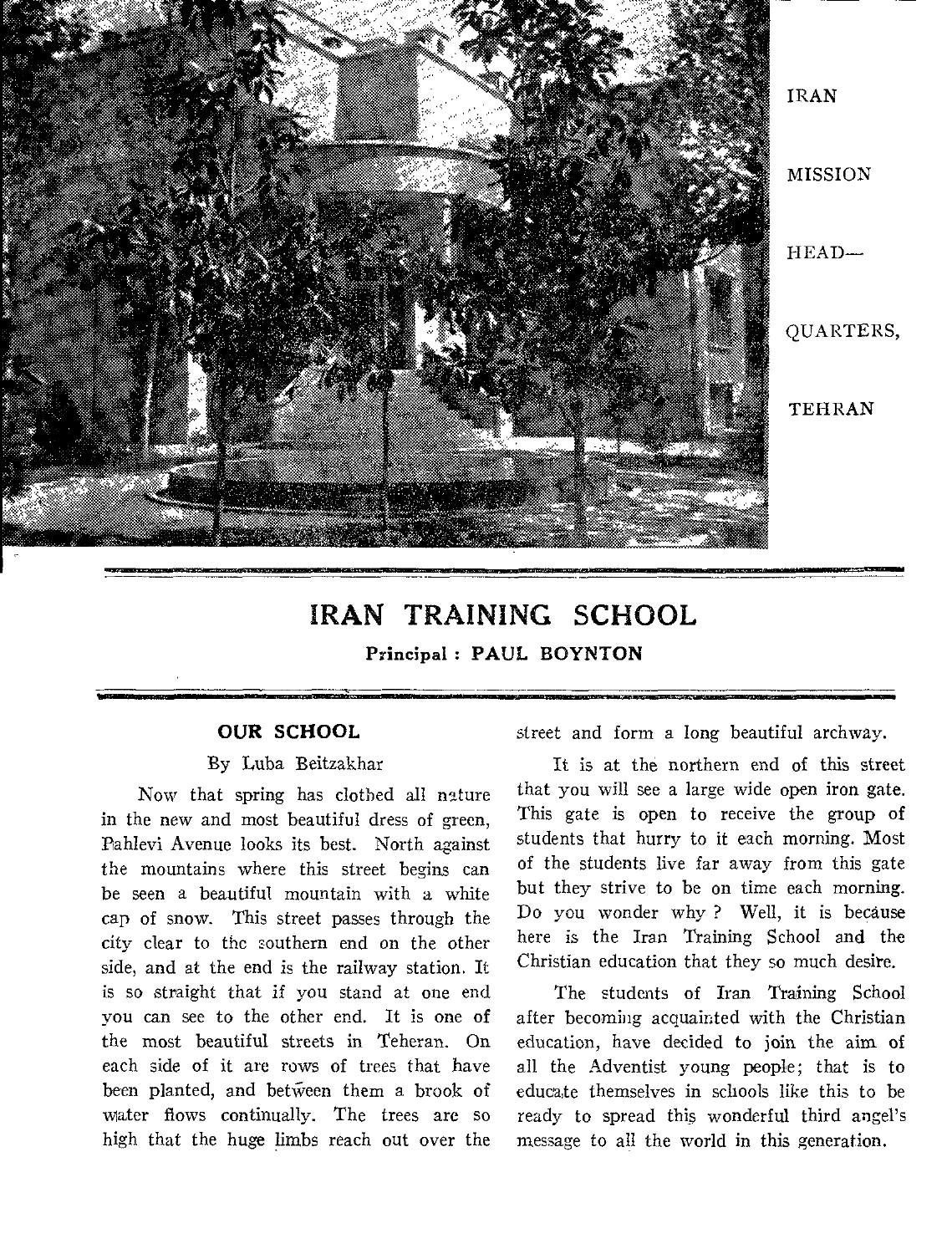## **OUR CLUB**

#### By Clara Vaskanian

After having had the boys and girls clubs separate the first semester the principal of our school decided that it would be nice to have the two clubs together the second semester. So on a bright and happy day, and with joyful hearts we all gathered ourselves to the chapel.

A special committee of three was chosen and went out of the chapel, while the rest waited anxiously to know the result. After an absence of several minutes they returned having on their faces mysterious smiles. With a solemn voice Mr. Boynton read the names of the leaders. They were the following :

> President—Miss Mary Paulus Vice President—Mr. Michael Khanoian Secretary and

> > Treasurer—Miss Clara Vaskanian

Mr. Boynton is the club adviser.

Our first meeting was held on the 10th of March 1948. After a short talk from our Principal we chose the following name and motto for our club :

> Name *Loyal Leaders.*  Motto------Faithful Forever.

As for a special song, our adviser suggested that we find a suitable tune and make up words for ourselves to fit our school. He promised to give a special gift to tne one who would make the best song.

Then our club president wrote down on the blackboard a program of music and plays, which we intend to have some time. We commit our club to the hands of God and we hope that He will bless it and its work. We are looking forward to many pleasant and useful activities in this association.

#### **OUR PICNIC**

By Khosti Shirvanian

At seven o'clock on the morning of April 20 all the students of the Iran Training School gathered in the mission and school yard all ready for a picnic. All the students were smiling and happy as they were getting an early start on the picnic. They all got on a bus and joyfully went to Manzarea picnic ground, singing as they went.

When the bus stopped everyone jumped out and raced to the play ground eager to get started on the real fun for the day. We played many games and were so hungry by the time Mr. Crider came bringing our dinner at two o'clock we could hardly wait to eat. Mr. King from Beirut was with us for dinner and asked the blessing on our food. We had a wonderful dinner with lots of food left over.

Mr. King, Mr. Crider, Mr. Boynton and some of the students took pictures after dinner so we have plenty to remind us of our exciting day.

*We* were also happy to have Mrs. Oster with little Donnie out for the day. Mr. Oster is away on a trip to Afghanistan. Mr. and Mrs. Jacob Shirvanian were with us as well as other friends from the Armenian church.

Along in the afternoon a group of about twenty five young men came into the park. We spoke Persian to them but they replied in English as they did not know Persian. They were the Turkish Sport Club that had come to play against the Iranians. They entered into a lively game of football with us and revived our tired spirits for a last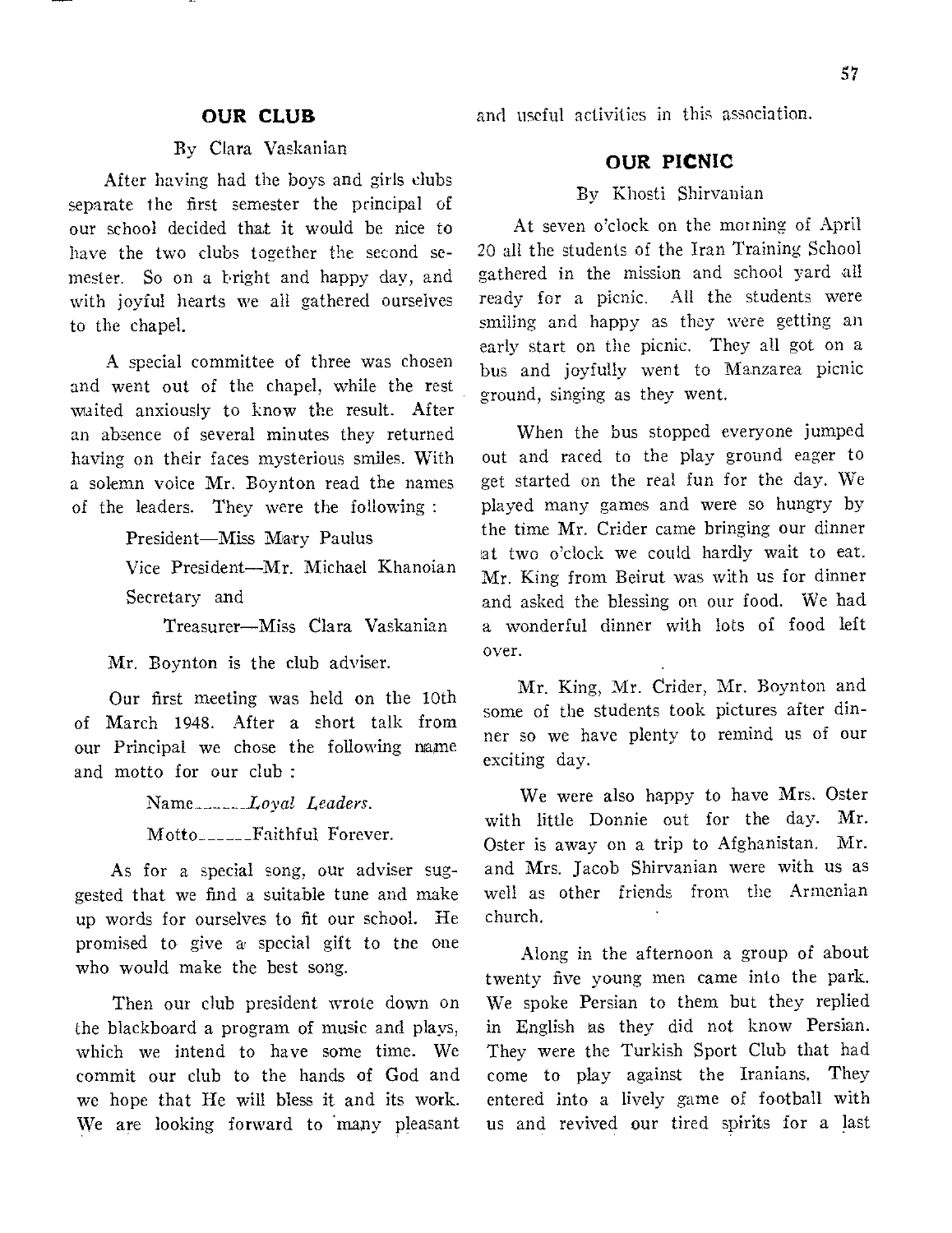good play. They helped us finish some of the remains of our dinner and we told them good-bye feeling we had helped to establish friendship between our countries.

A little after six we packed up to make our trip home. We were all so tired that the two mile walk back to the bus seemed endless. After a long wait the weary sun-burned students boarded a bus for home.

## **OUR CAMPAIGN**

## By Mary Paulus

Although Iran Training School is one of the nicest schools and the students enjoy very much the school days, yet we lack important things. One of the most important of these was the lack of a nice piano. How could the students sing and praise God joyfully while there was the great lack of proper music—music that gives joy to the heart, and song to the lips ?

So in order to fill this great need our principal suggested the possibility of having a campaign and raise money with which to purchase a piano for the school.

The students were divided into two groups, each one having a special leader and adviser. One group was the band led by Mr. Khosti Shirvanian, the other band was led by Miss Vadieh Alborz.

With a thrill in their hearts, and also the ardent desire to win over their rivals, each group went forward. From door to door, and place to place these young people went enduring every difficulty, having only before their view their goal—the nice piano. They also wrote many letters to different people several of whom have answered with nice letters: and good donations.

Miss Clara Vaskanian made a nice goal chart. It was a picture of a piano with squares marked off representing certain amounts of money. At first the whole piano was covered with another large sheet of heavy paper. But as the money began to come in each student would take sharp scissors and cut off a square representing the amount of money he had received. When the square had been cut off from the outer sheet of paper it revealed that much of the piano underneath. At the present time practically all the piano has been revealed and we are only waiting to behold the real thing before our eyes.

Mr. Shirvanian's band, which is composed of the younger students, has badly defeated the other band. They have raised nearly ninety percent of the total. Now the victors are looking forward to a treat from the defeated.

We thank God from all our hearts for success in this campaign. And we also want to thank all those who have had a part in this campaign and all those who have helped us. May God bless them all.

#### **OUR CLASSES**

#### By Zina Beitzakhar

Last year Iran Training School had a very successful progressive class program under the direction of Mr. Pourhadi. Although it was the first year in which they began to have these classes nearly all of the students finished the Friend and Companion classes.

# IRAN TRAINING SCHOOL STUDENTS, 1948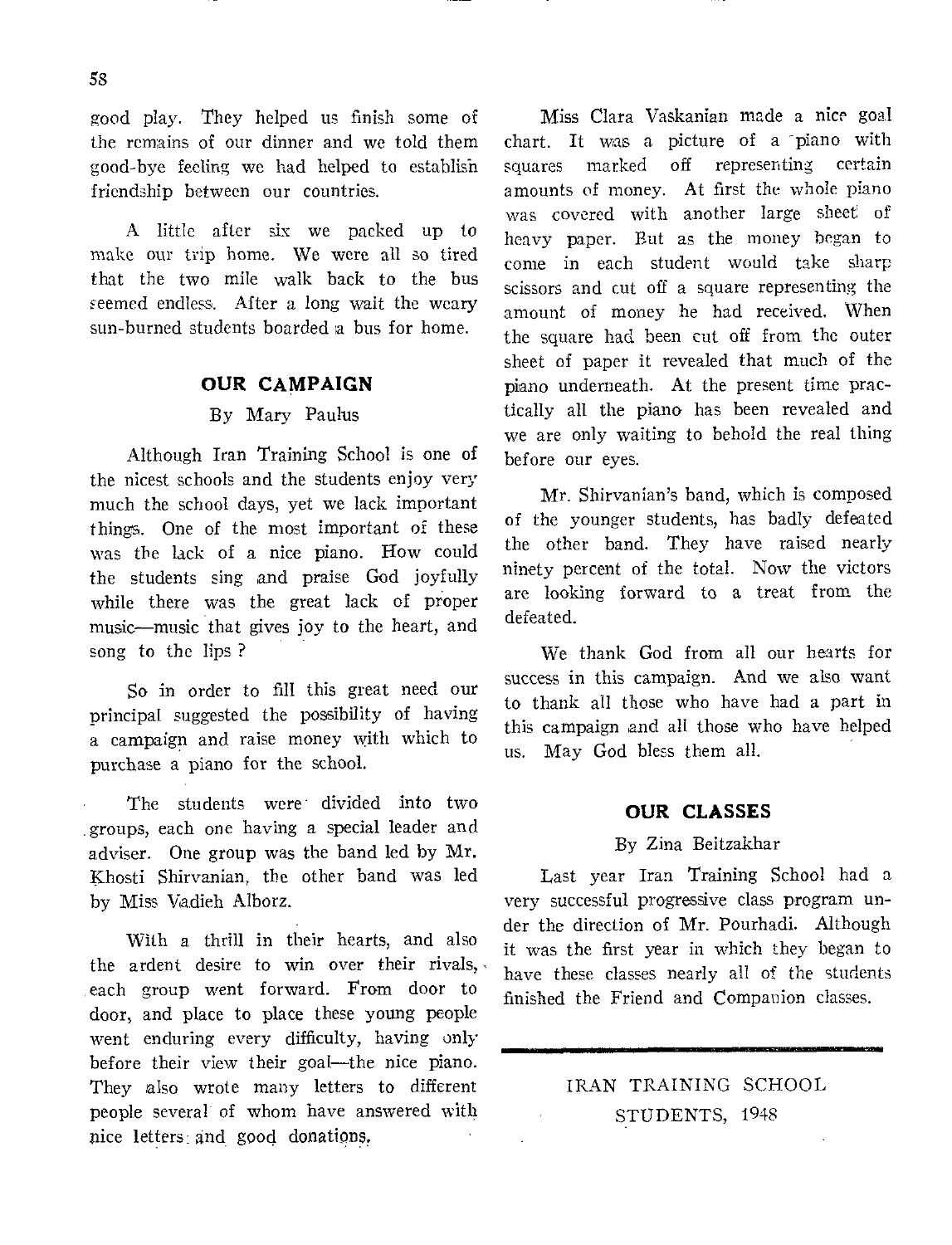This year we do not have a boarding school, and there are *many* difficulties for the students to get together, but we are going forward with strong determination and overcoming all these difficulties to reach our aims.

In order to finish several subjects which are required we decided to have special classes during Friday and Sabbath afternoons. And in order to attend these classes the students were obliged to come to school twice or *even*  three times a day. But none of these difficulties could discourage these young people who were ready to endure all things and thus become brave soldiers of Christ.

Now, seeing the results, we can say that God has surely blessed our efforts. For now we have four Master Comrades, eight Companions, and six Friends to be invested at the time of our next investure service.

# OUR WEEK OF PRAYER

#### By Michael Khanoian

On May 7, 1948 our spring Week of Prayer began at Iran Training School. For several weeks we had looked forward to this week; and at last our desire was a reality.

Mr. Kenneth Oster, our missionary in Shiraz, came to conduct the meetings, and it was a joyful service when he preached the first sermon.  $\frac{1}{2}$   $\frac{1}{2}$ 

Each morning at our regular chapel time and also in the evening Mr. Oster spoke to us. Each evening half an hour before time for the song service to begin three prayer bands met under the leadership of Luba Beit-

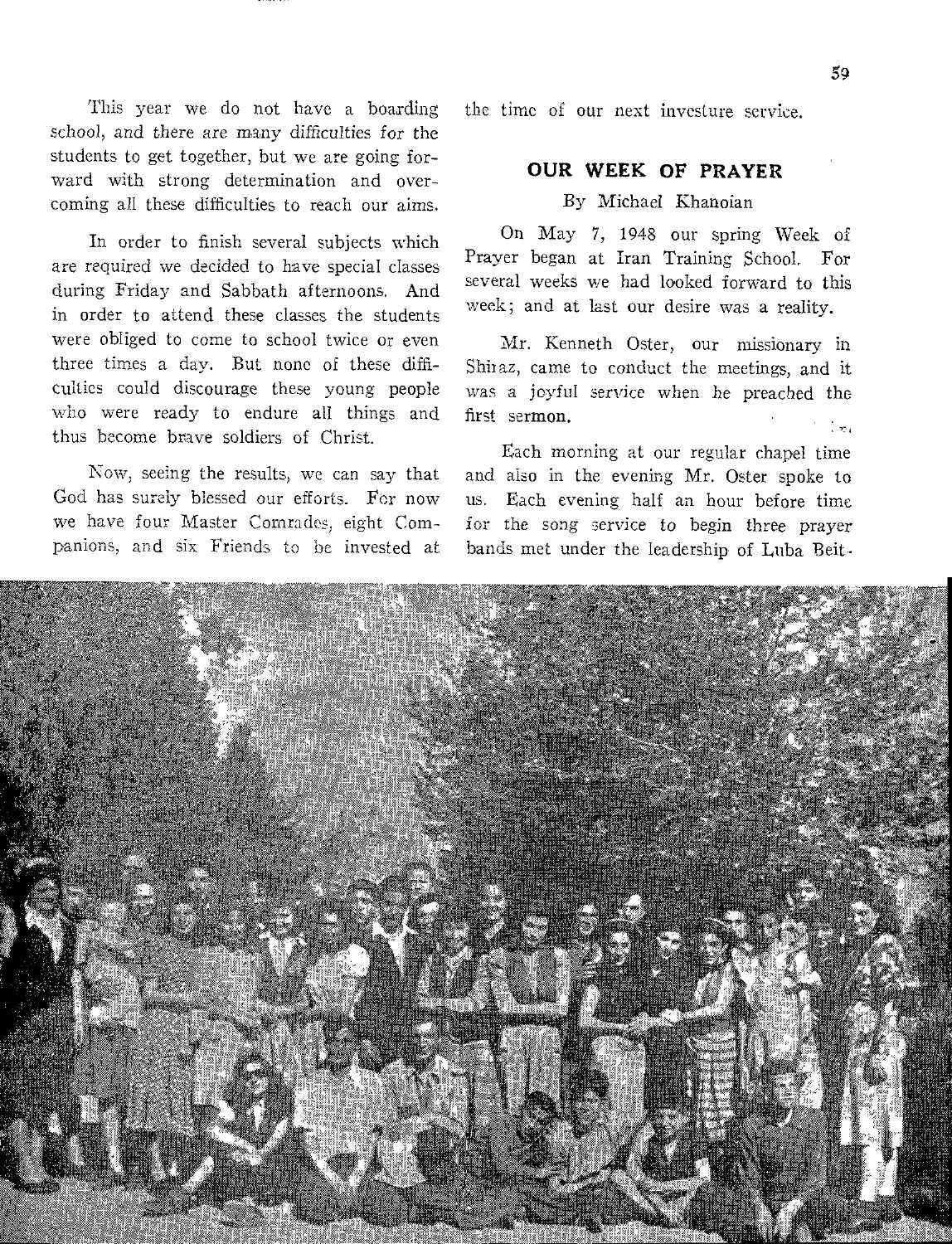zakhar, Angel Shirvanian, and Michael Khanoian. It is very inspiring to come apart at the close of the day and earnestly seek the Lord. He pours out his rich blessings on those who earnestly seek their Master.

The aim of the week of prayer was to turn the heart of each student to the Lord. The prayer of each one was for help from the Lord to keep us faithful to Him in this world of sin and guide us daily so that we may be ready to meet our Lord at His coming.

## **IRAN MISSION**

It has been decided to raise the standard of the Teheran Church School ono grade higher this year. This brings the school within one grade of offering complete elementary school work and it is definitely planned to add the final grade next year.

#### \* \* \*

In Northern Iran in the village of Rachmatabad we have a faithful group of Adventist believers of Russian origin. They have built and furnished at their own expense an attractive chapel which can be used for a school during the week and for the week-end services. Brother Leon Ofcheroff is conducting a school for the children of Adventist parents.

\* \* \*

Our Armenian churches will be glad to know that Dr. A. Arzoo is planning to print at his own expense an edition of a new Armenian hymn book. This will meet a long felt want in our churches

 $\rightarrow$ 

The Iran Mission was sorry to lose the services of Brother Grover C. Winslow who has recently been transferred to Middle East College.

\* \*

Negociations are in progress for the purchase of a church and school site in Julfa, Isphahan. We look forward to having a, representative building in this ancient Persian city that was once the rnost magnificen: in Asia and today still retains much of its grandeur.

# \* \* \*

The Iran Training School will continue to meet in the mission building in Pahlevi Avenue in the school year 1948-49. This is far from being a satisfactory arrangement both from the school and mission viewpoints but it is the only one possible in the circumstances. There is no doubt that one of the first calls for an appropriation must be for a suitable site and building for the Iran Training School.

\* \* \*

On Tuesday July 20 Dr. A. Arzoo left Teheran for the United States by plane. Dr. Arzoo is a veteran worker in the Iran Mission building up the hospital in Araq but he has now found it necessary to return permanently to the States. We wish him God's blessing as he works in other places.

# \* \* \*

The Iran Mission has decided to add the Voice of Prophecy to its evangelistic activities. An appeal has been made to the Union for funds to get the project under way and 20,000 rials from this year's Harvest Ingathering Fund has been devoted to this purpose. Brother Kenneth Oster hsa been asked to make the first draft of the Voico of Prophecy Lessons in Persian and it is hoped it will no the long before the message can be spread in this way to the millions in Iran.

60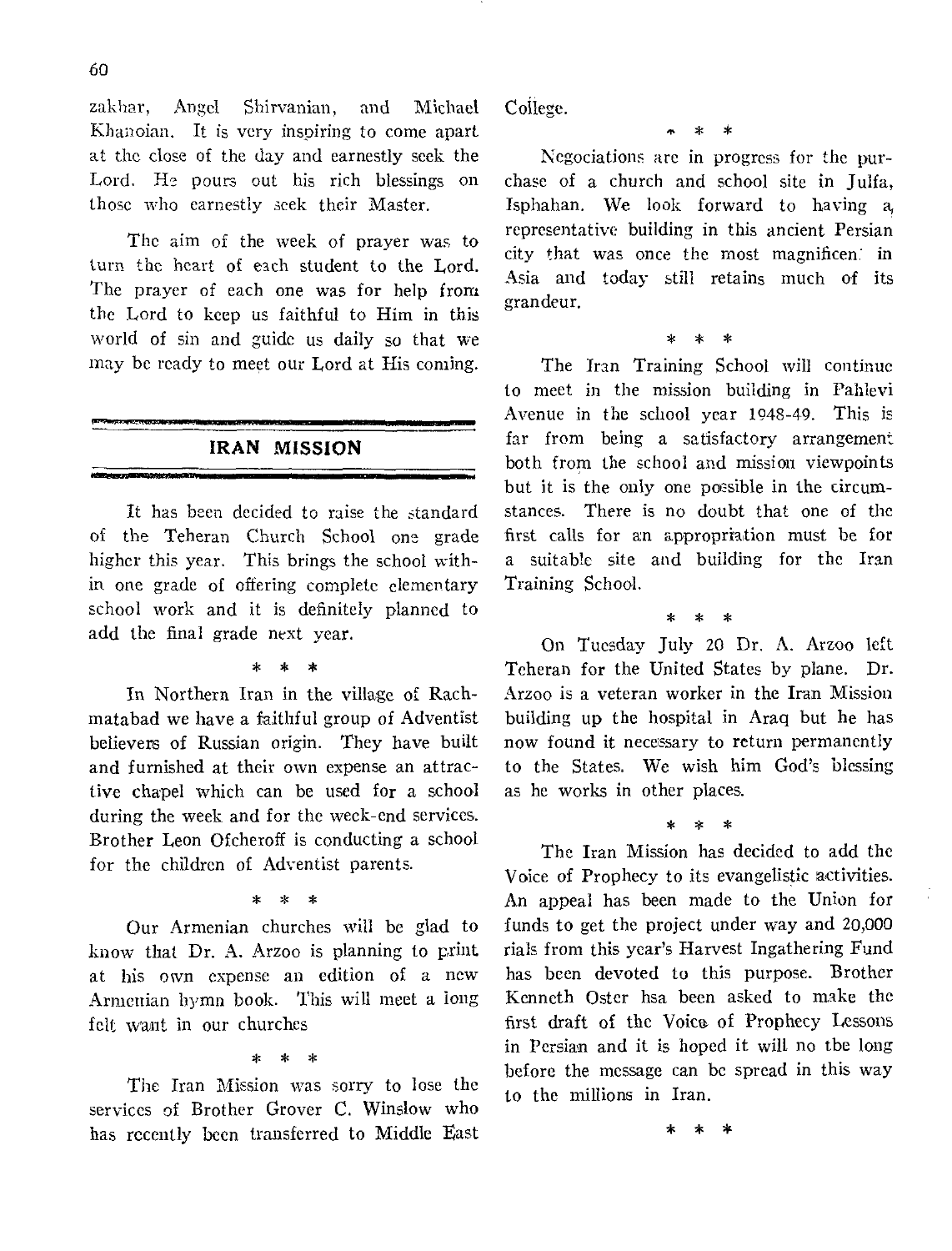# GRADUATION EXERCISES

# AT

# MIDDLE EAST COLLEGE

JUNE 18-20, 1918

 $\sim 10^{-10}$ 

# CONSECRATION SERVICE

8:00 P.M., June 18,1948

| Processional        | "Marche Romaine"                    | Gounod                           |
|---------------------|-------------------------------------|----------------------------------|
| Hymn                | Ardice Branson<br>Church Hymnal 273 | Hendon                           |
| Invocation          |                                     | $S. W.$ Johnson                  |
| Address             |                                     | G. M. Krick                      |
| Responses           |                                     | Representatives from the Classes |
| Consecration Prayer |                                     | $G. M.$ Krick                    |
| Consecration Hymn   |                                     | <i><b>Oberlin</b></i>            |
|                     | By the Classes                      |                                  |
| Benediction         |                                     | L. N. Swaidan                    |
| Recessional         | "March Scipio"                      | Handel                           |
|                     | Ardice Branson                      |                                  |

 $\bar{\epsilon}$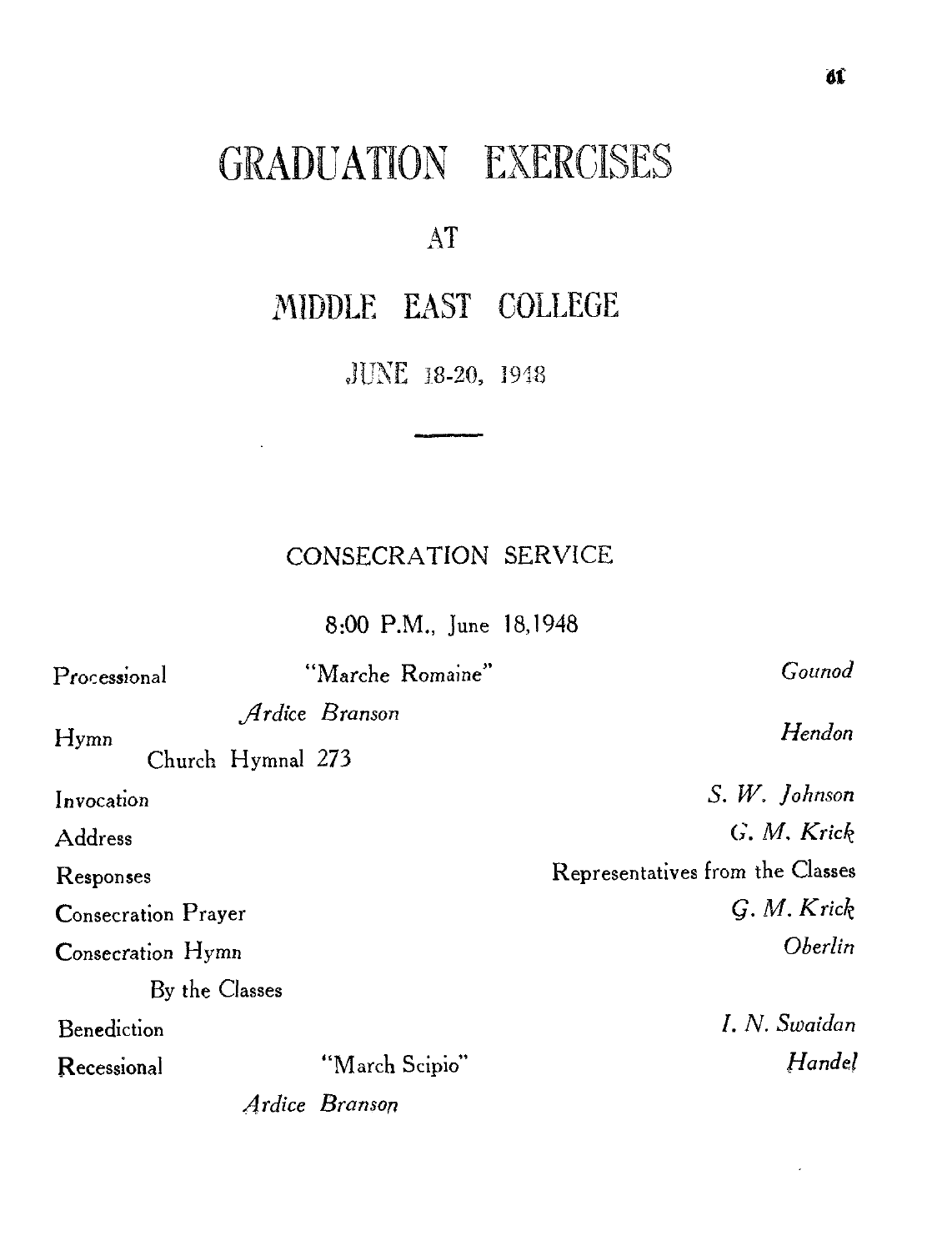# BACCALAUREATE

11:00 A,M. June 19, 1948

| $\mathbf{Processional}$                               | March from "Athalie"                          | Mendelssohn                          |
|-------------------------------------------------------|-----------------------------------------------|--------------------------------------|
|                                                       | Marjorie Harris-Harder                        |                                      |
| Call to Worship                                       |                                               | Harvey's Chant                       |
| Invocation                                            |                                               | R. L. Mole                           |
| Offertory                                             |                                               | J. S. Russell                        |
| Mixed Quartett                                        | "The Lord's Prayer,"                          | Malotte                              |
| Prayer                                                | Harder, Keough, Harder, Branson               | J. S. Roussell                       |
| Sermon                                                |                                               | E. L. Branson                        |
| Hymn                                                  | 'God the Omnipotent''<br>Church Hymnal 78     |                                      |
| Benediction                                           |                                               | R. L. Mole                           |
| Recessional                                           | "Coronation March"                            | Meyerbeer                            |
|                                                       | Marjorie Harris-Harder                        |                                      |
|                                                       | COMMENCEMENT                                  |                                      |
|                                                       | June 20, 1948                                 |                                      |
| Processional                                          | "Pomp & Circumstance"                         | Elgar                                |
| Invocation                                            | Ardice Branson                                | Professor Gilbert M. Krick           |
| Ladies' Sextette                                      | "Be Still My Soul",                           | Finlandia                            |
|                                                       | Harder, Keough, Branson, Mole, Russell, Krick |                                      |
| Address                                               |                                               | Doctor $\mathcal{A}$ lvin W. Johnson |
| Presentation of Diplomas and<br>Conferring of Degrees |                                               | President Frederick E. J. Harder     |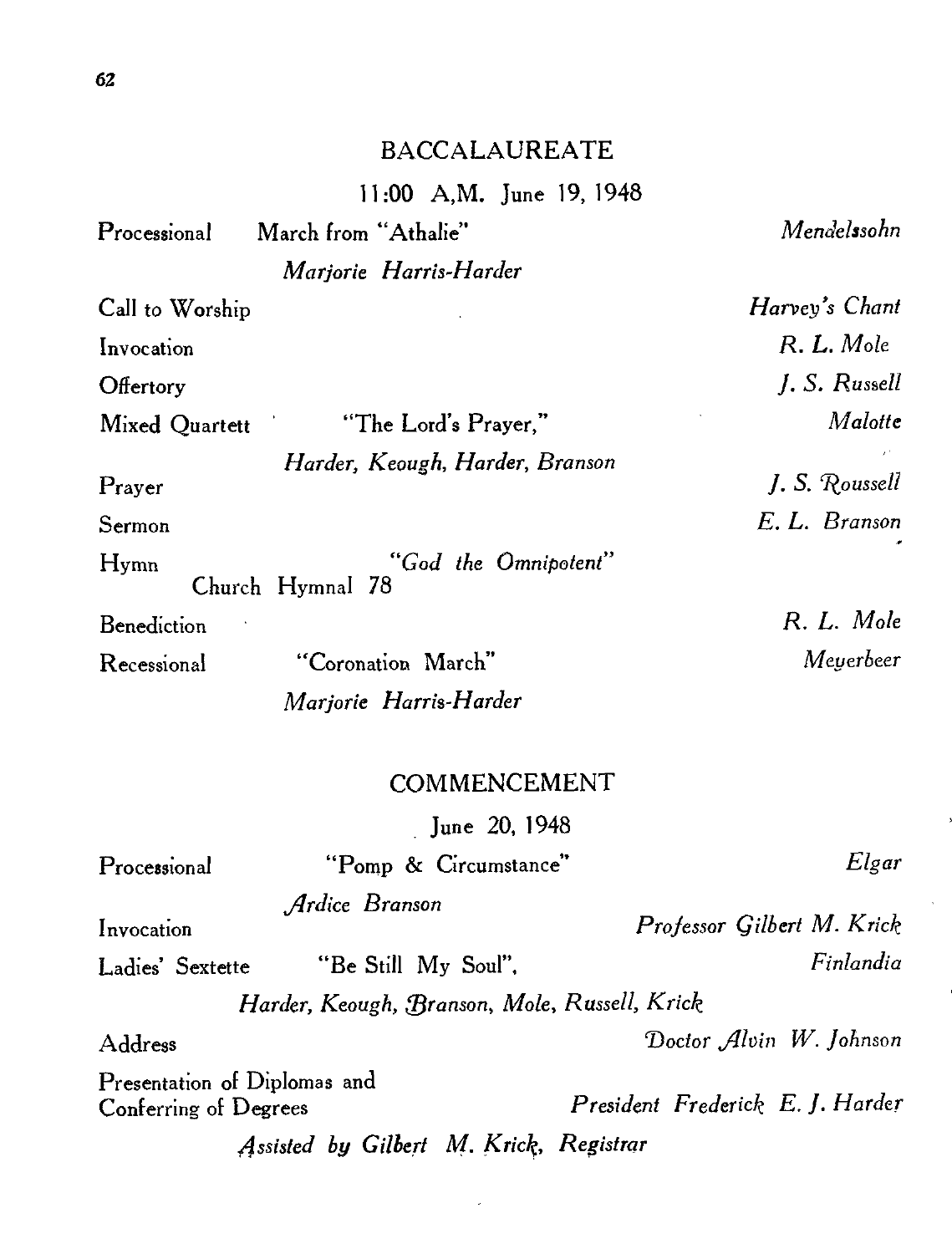Benediction at Close of School year

*Board Chairman, Ernest L. Branson* 

Recessional "Grand March" *Wagner* 

*Ardice,`Branson* 

ROSTER OF GRADUATES

*Bachelor of Arts* 

Shahin Ouzounian Adeeb Fargo

*Secreterial Training Diploma* 

Sabah Hasso George Yared

*Teacher Training Diploma* 

Adel Isaac

- \* Sarnia Ayoub
- Adeeba Isaac

Anees Fargo

# *Junior College Diploma*

Angel Dikran

Faris Basta Moussa Ghazal Salim Majeed

## Summer Graduates

*Preparatory School Certificate* 

Beatrice Wakil Dola Hasso Haigouhy Keushguerian Nabeeh Boulous Michael Kebbas Mary Nassimian Nadia Shagoury Samira Hasso Phoebe Beythoun Naji Shukri Riad Bitar

- Emile Kafrouni
- Faiz Farag
- Gerayer Kayaian
- Najla Mansour

## MIDDLE EAST MESSENGER

*Organ of the Middle East Union Mission of Seventh-day Adventists*  P.O.B. 1011, Beirut, Lebanon

\*\*\*

EDITOR: G. ARTHUR KEOUGH  $* * *$ 

*Annual Subscription : \$ 1.00*